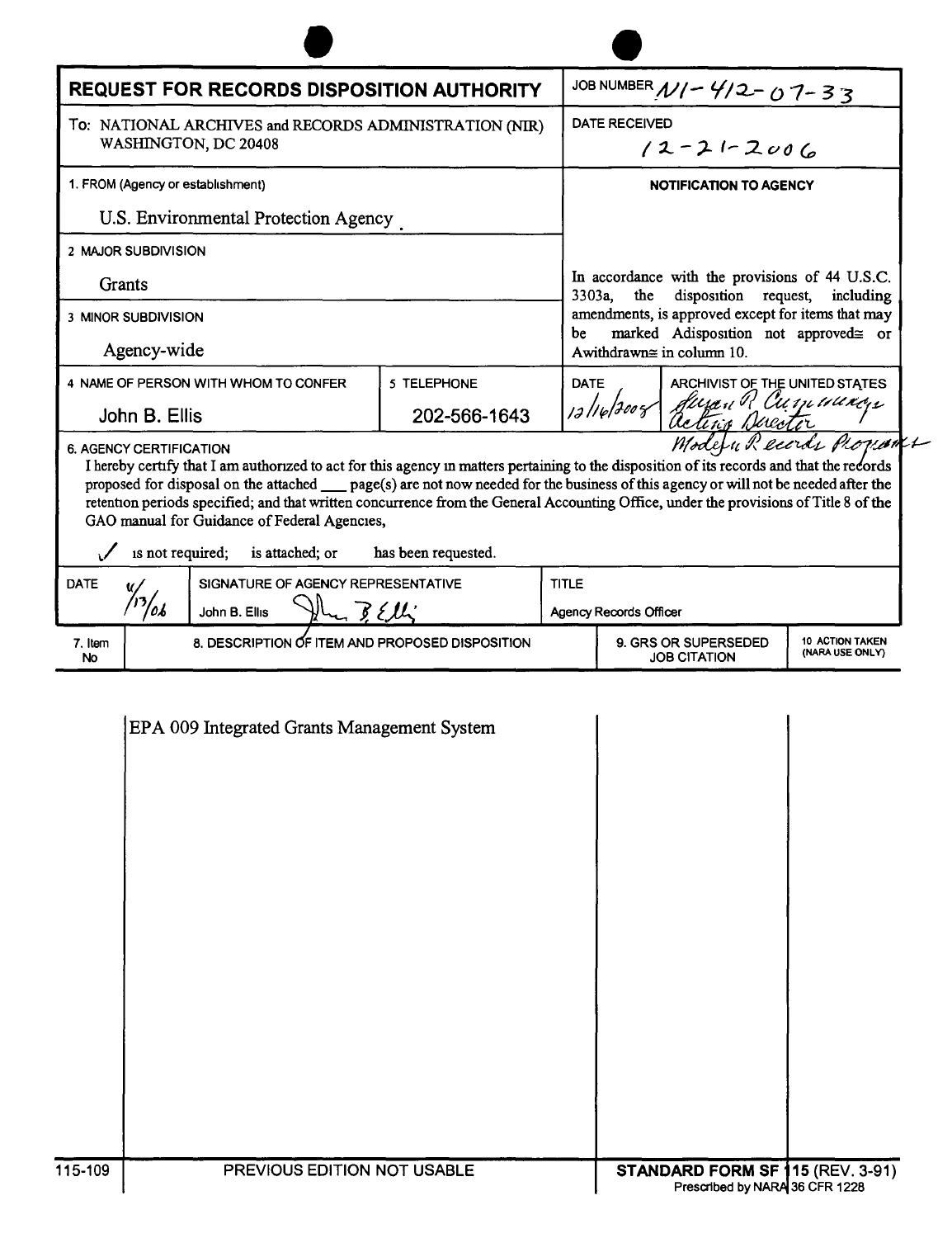This schedule is in development. It may not be used to retire or destroy records. If you have any questions, please contact the Records Help Desk.

# **EPA Records Schedule 009**

Status: Development, *1110712006*

Title: Integrated Grants Management System (IGMS)

Program: Grants

Applicability: Agency-wide

Function: 205 - Federal Financial Assistance

## NARA Disposal Authority:

This schedule authorizes the disposition of the record copy in any media (media neutral). Records designated for permanent retention must be transferred to the National Archives in accordance with NARA standards at the time of transfer.

• Pending

#### Description:

The Integrated Grants Management System (IGMS) is an electronic system that automates grant and interagency processes. IGMS collects grant and fellowship application information, information supporting the decision to fund the grant or fellowship, commitment notice information, grant and fellowship award information, and grant reports. EPA collects the information in order to award grant funds or fellowships to applicants to accomplish research, develop or deliver training, or conduct other activities which will protect or improve public health or the environment. Grants and fellowships are awarded to state, local, tribal, educational, and nonprofit partners.

The following types of information are contained in the system: acquisition/assistance (e.g., funding vehicle, business partner); financial (e.g., obligation and commitments, funds management, program information; planning and performance information); and human assets (e.g., business and contact information).

#### Disposition Instructions:

Item at Electronic software program

non-record

GRS 20/2b

- Disposable
- Keep for length of time necessary to ensure access to and use of the electronic records throughout the authorized retention period, then destroy when superseded or obsolete.

Item b: Input

• Disposable

*file:1 IF:* \bf2006\schedules\009 .html *1119/2006*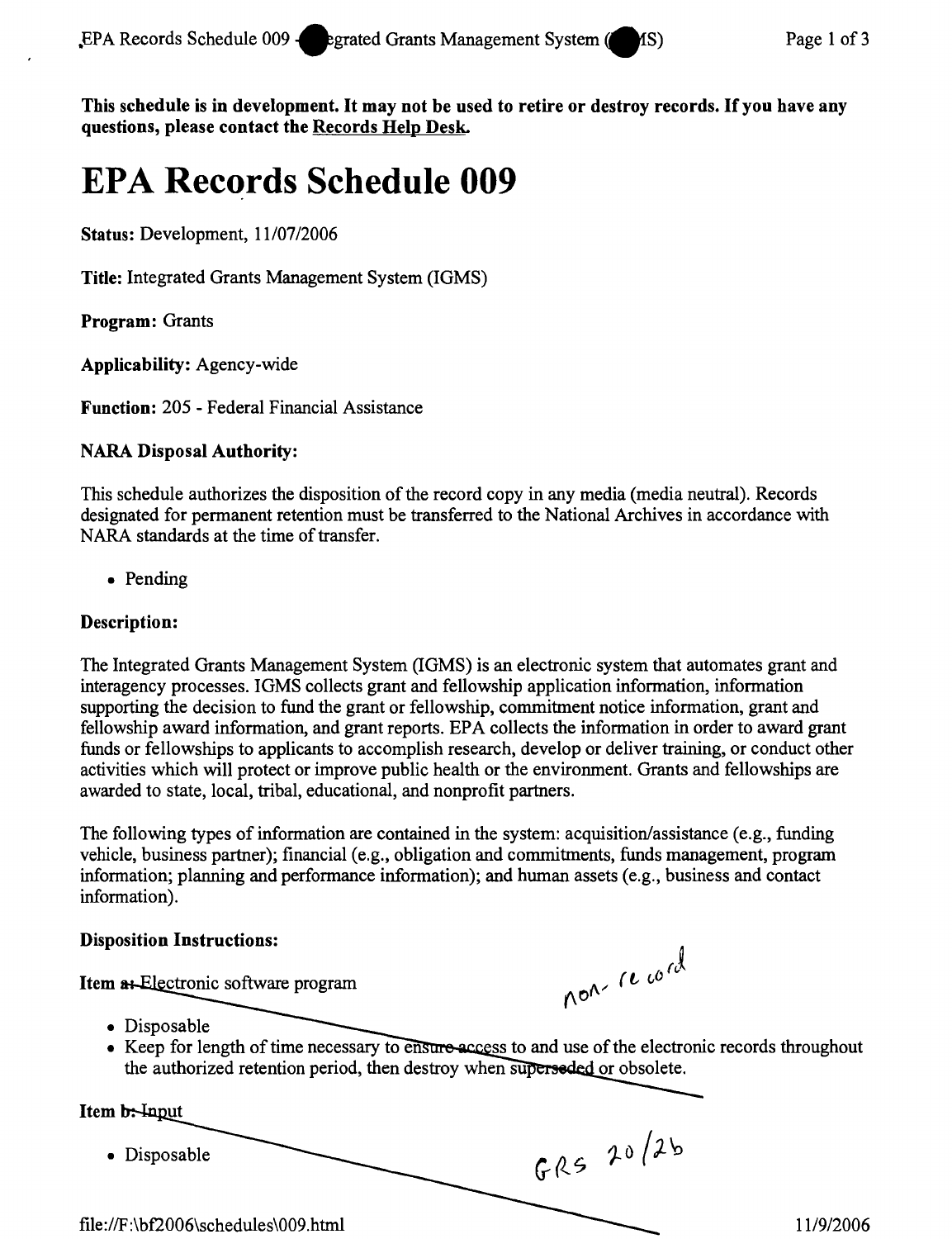• Destroy when data has been transferred by the applicant, successfully tested and acknowledged.

Item c: Electronic data - Superfund site-specific

- Disposable
- Destroy 30 years after grant closeout.

Item d: Electronic data - waste water construction and state revolving fund grants

- Disposable
- Destroy 20 years after grant closeout.

Item e: Electronic data - other than Superfund site-specific, waste water construction and state revolving fund grants

- Disposable
- Destroy 10 years after grant closeout.

### **Item f: Output and reports**

- • Varies
- Follow instructions for related records.

**Item &:** Supporting documentation

- Disposable
- Keep for length of time necessary to ensure access to and use of the electronic records throughout the authorized retention period, then destroy when superseded or obsolete.

 $GAS$  20/11a (1)

#### Guidance:

The Grants Administration Division of the Office of Administration and Resources Management is responsible for implementing the disposition of items a, b, c, d, e and g. All related records held in other offices should be destroyed according to instructions for item f.

Related schedules include:

- EPA 001 Grants and Other Program Support Agreements Superfund Site-Specific
- EPA 003 Grants and Other Program Support Agreements
- EPA 054 Integrated Financial Management System (IFMS)
- EPA 232 Waste Water Construction and State Revolving Fund Grants
- EPA 575 Grants Information and Control System (GICS)

#### Reasons for Disposition:

IGMS provides an all-electronic process for grants from development of the grant guidance through the award and closeout. The system replaces the Grants Information and Control System (GICS), with the exception of the Office of Water's construction grants data. GICS was previously appraised as N1-412-00-4. The system provides information to grant applicants, grantees, and the public. The proposed retention meets all audit and litigation documentation needs.